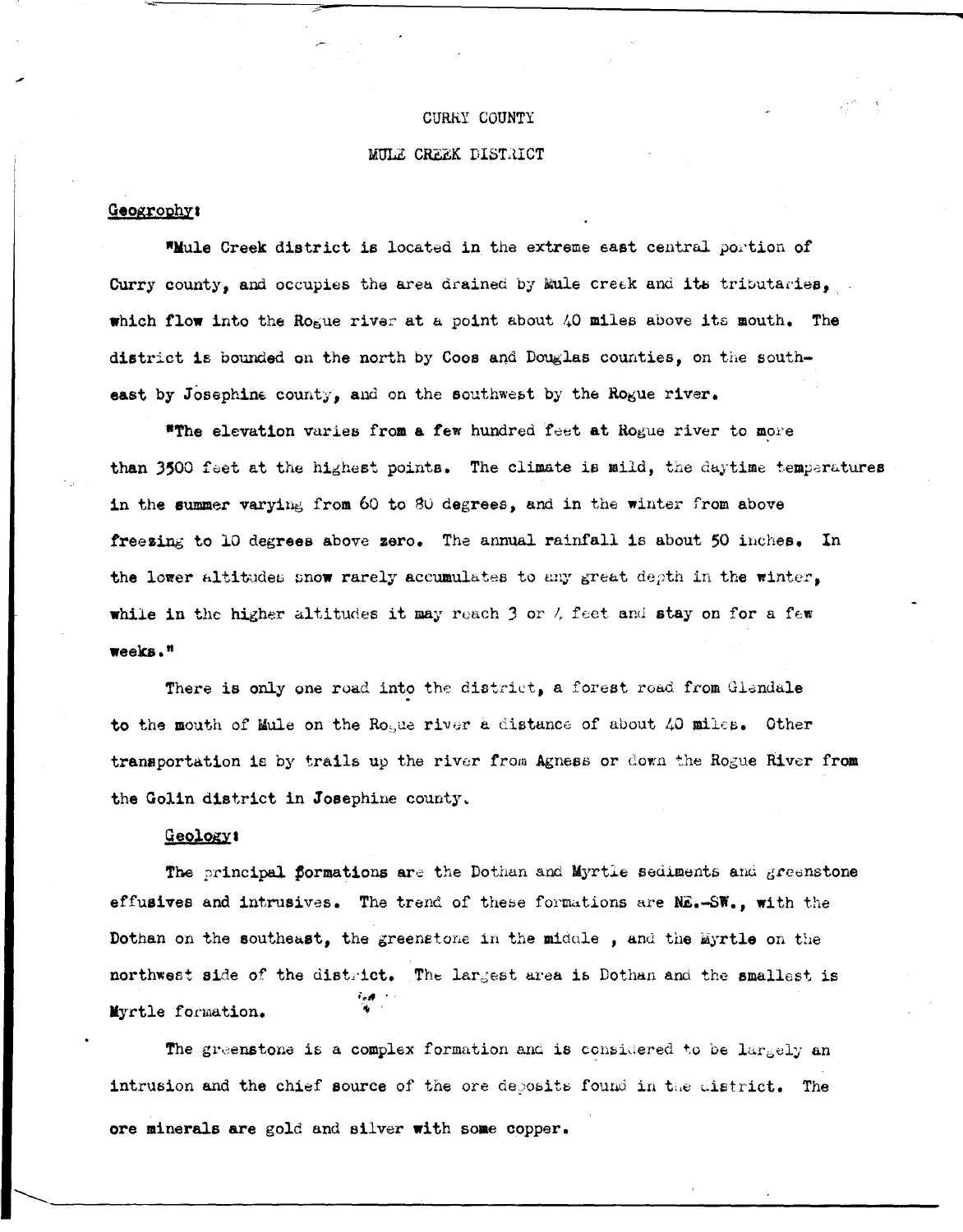*J* 

#### BATTLE BAR PLACER Mule Creek District

\*Diller describes this property as follows:

"At Battle Bar, on the left bank of Rogue river a little above the mouth of Ditch creek a terrace. 20 to 25 feet above the river is capped by gravel that has been tested by a small placer and said to yield good values. I saw it only across the river; but the deposit appears to be  $\int_{\mathcal{U}}\int_{\mathcal{U}}\mu f$ similar to that of Winkle Bar a mile farther down the river.<sup>11</sup> *Charles 1.*  $\int_{0}^{1}$ Ref.: Parks & Swartley, 16125 (quoted) v,  $\frac{1}{4}$ ,  $\frac{1}{4}$ ,  $\frac{1}{4}$ ,  $\frac{1}{4}$ ,  $\frac{1}{4}$ ,  $\frac{1}{4}$ ,  $\frac{1}{4}$ ,  $\frac{1}{4}$ ,  $\frac{1}{4}$ ,  $\frac{1}{4}$ ,  $\frac{1}{4}$ ,  $\frac{1}{4}$ ,  $\frac{1}{4}$ ,  $\frac{1}{4}$ ,  $\frac{1}{4}$ ,  $\frac{1}{4}$ ,  $\frac$ 

CARDWELL CLAIM **(placer)** 

 $\ddot{\phantom{1}}$  $\ket{\mathfrak{p}}$ 

#### Mule Creek District

**"W. W. Cardwell, of Roseburg, owns a placer claim on the west fork** of the west fork of Mule creek. It can be operated only when water conditions are favorable, as the gold is being recovered from the gravel in table." fode the present creek bed. It is reported that it has been qui+e profitable." Ref.: Parks & Swartley, 16:51 (quoted)

~:\~UCKY BOY **(Tina.** H.) MINE (gold) Mule Creek District

"This property of 2 claims is  $2\frac{1}{2}$  miles from mouth of Mule creek in north-central part of T. 33 S., R. 10  $W_{\bullet}$ , on the west side of the west fork of Mule creek, at elevation of 1000 feet. It is owned by Chas. Tucker.

. "Developed by 2 tunnels (drifts) and raises. The vein varies from a few inches to 3 feet. The strike is N. **E.-S. W.** and dip 50 to 700 N. W. The ore minerals are free gold and a little chalcopyrite. Production has been about  $$50,000$ . Equipped with 2-stamp mill and cyanide plant,

operated by water power.<sup>\*</sup> Ref.: Parks & Swartley, 16:144 (quality)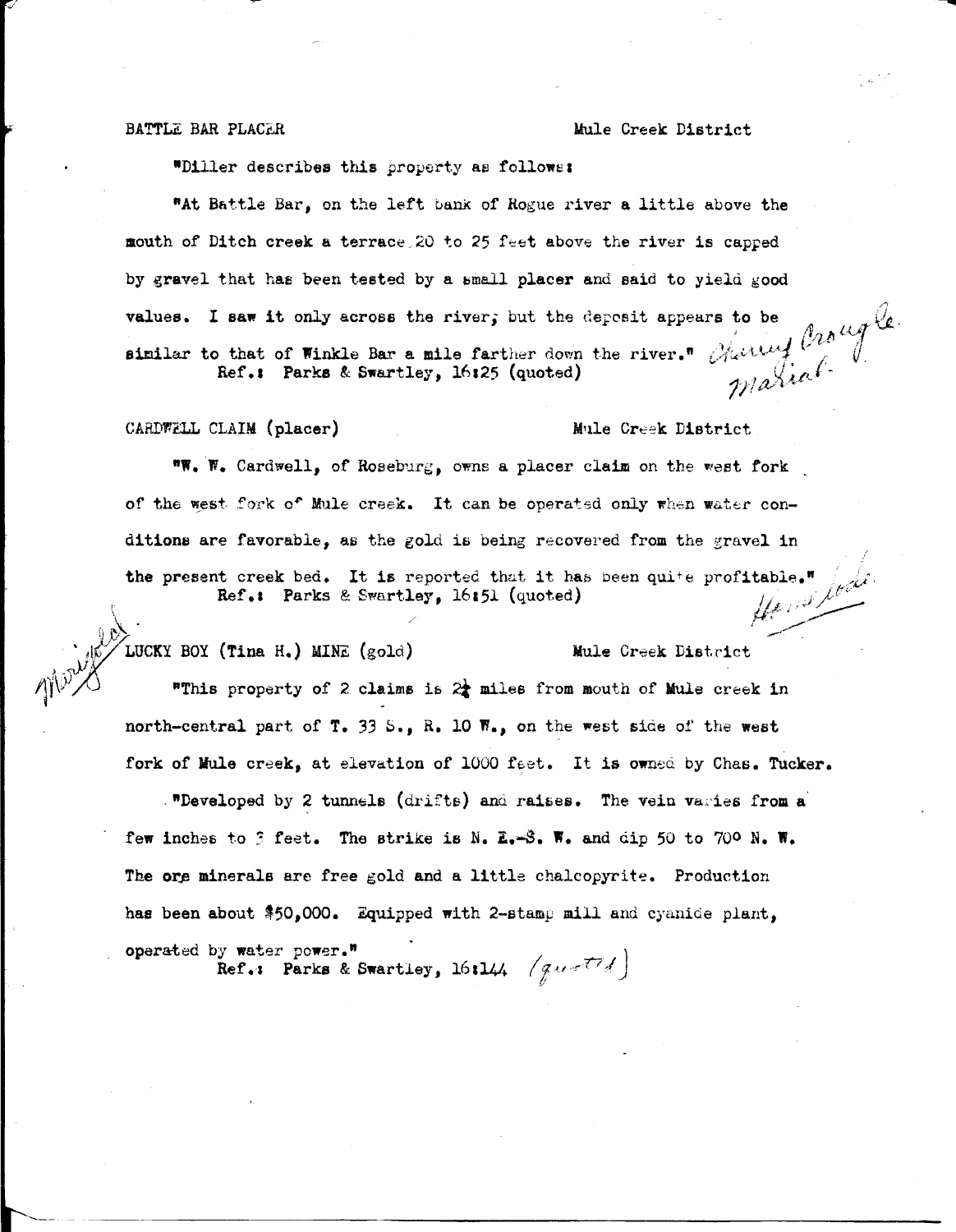## MULE MOUNTAIN MINE (gold)

### Mule Creek District

"Property consists of 1 placer and 11 lode claims. Owned by G. W. Billings and situated on both sides of Rogue river about 3 miles below the mouth of Mule creek. There are 3 principal veins, Mule mountain. Big Devils Stairs creek, and Keystone veins. The country rock of all the veins is greenstone.

\*The Mule mountain vein is developed by a 25-foot open cut 12 feet wide, an 86-foot shaft and several smaller cuts. The strike of vein is N. 60° E. and dip 60° SE. The vein is made up of about 1 foot of nearly solid quartz and about 2 feet of vein material heavily impregnated with iron. The 3 feet of quartz and iron bearing material is mined and milled in the 2-stamp mill and cyanide plant on the property. This 3 feet of ore is seported to average by sampling about \$7.25.

"The Big Devils Stairs creek vein is 500 to 600 feet northwest of. Mule mountain vein. This Big Devils Stairs creek vein is from 1 to 4 feet wide in the lower workings which splits up in the upper workings to several veins over a width of 4 feet and still higher up they fan out to 15 feet wide with several 1-foot veins and many smaller ones in between. These are quartz iron-stained veins with some pyrite and chalcopyrite. Separate mill runs recovered \$26.80 and \$18.00. Vein samples over 7 feet  $\lambda$  inches assayed \$13.37; another one over 9 feet 2 inches assayed  $13.67$ , according to reports.

"The Keystone vein is a shear zone mineralized from a few feet wide to a maximum width of 20 feet or more. It is similar to Big Devils Stairs creek vein as shown in open cuts and tunnels. Assay values reported to be from \$2.50 up to about \$100.00." Ref.: Parks & Swartley, 16:159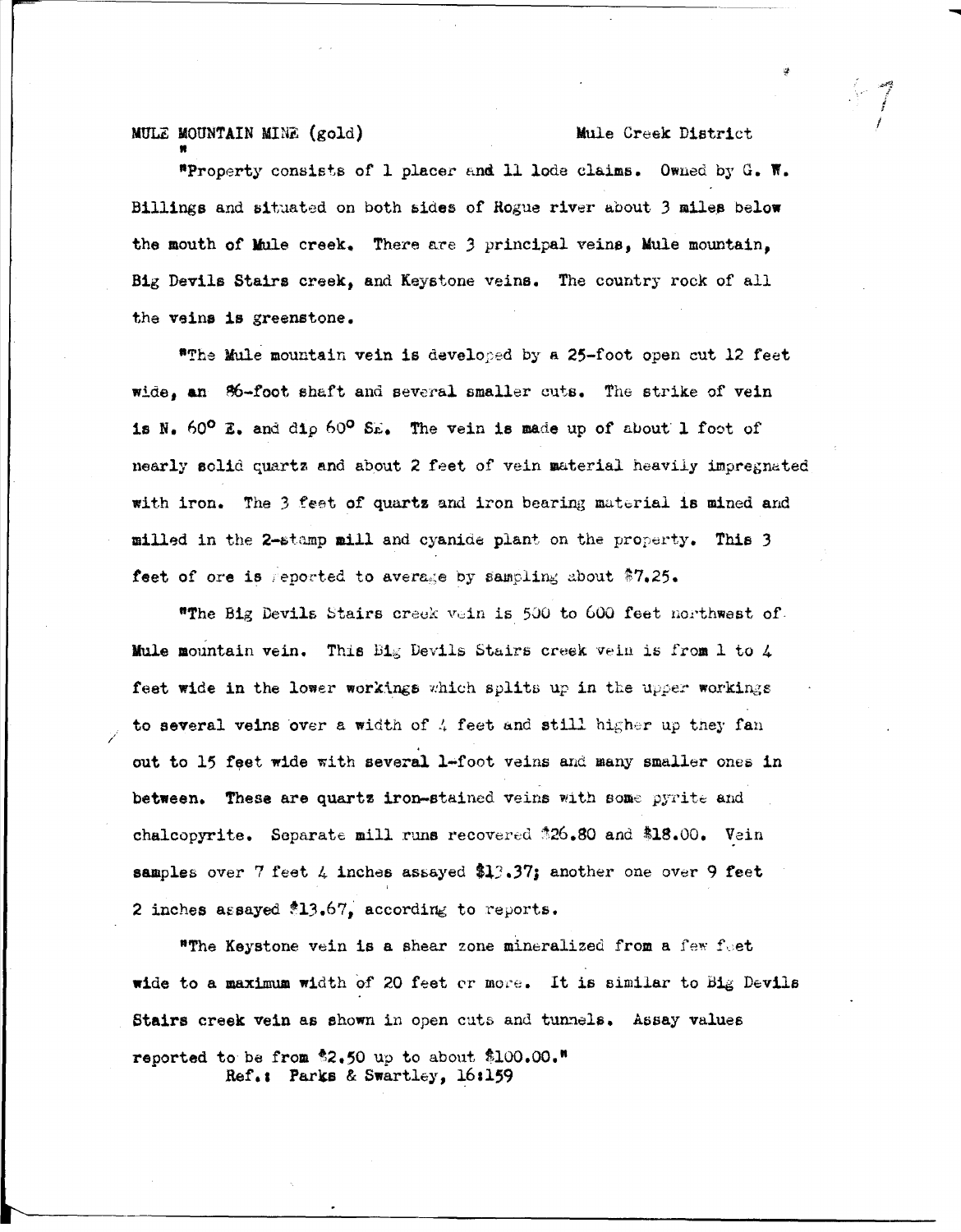#### PARADISE MINE (gold)

#### Mule Creek District

"Owned by G. W. Billings and others. It is near line between T. 32 and 33 S., in R. 10 W., on west side of the southern peak of Saddle mountain near the top and about 6 miles by trail from the mouth of Mule creek at Rogue river. Elevation 3200 feet.

\*Property developed by drifts about 300 feet long on a broken faulted vein in greenstone which strikes N. 85<sup>0</sup> W. and dips 60 to 70<sup>0</sup> southwest and is from a few inches to 4 or 5 feet wide consisting of much quartz and vein material with some cross-faulting of vein. Values stated as averaging \$10 per ton in gold with some high grade bunches." Ref.: Parks & Swartley, 16:177-178 (quoted)

RED RIVER GOLD MINING & MILLING COMPANY Mule Creek District "Office: Indianapolis, Indiana. Albert Izor, Pres.; Thos. F. Harrington, sec.; Chas Lilly, Treas., all of Indianapolis, Ind.; Jonathan Brown, Agent, Marial, Oregon. Capital stock, \$1,000,000; par value  $31.00$ ; \$933,800 subscribed, issued and paid up.  $(1910$  report).

"This property is reported to be in the possession of Geo. M. Cheney, of Indianapolis, Indiana, and W. H. Corwing of Marial, Oregon, the sole active bondholders. The former owns most of the bonds and the latter has an option upon the property and is developing it. There are 10 quartz and 10 placer claims. The quartz claims are on Mule Mountain north of Rogue river and west of Mule creek and the placers are on these streams nearby.

"There is about 250 feet of tunnels besides upon cuts upon the quartz claims on a shear zone in greenstone consisting of many small quartz stringers over a width varying from 10 to 50 feet and averaging 20 feet wide. The value for the full width is said to be about  $33$  in gold. The placer claims are on both banks of Rogue river as well as on lower Mule creek. The bedrock is slate and is about 20 feet above the riven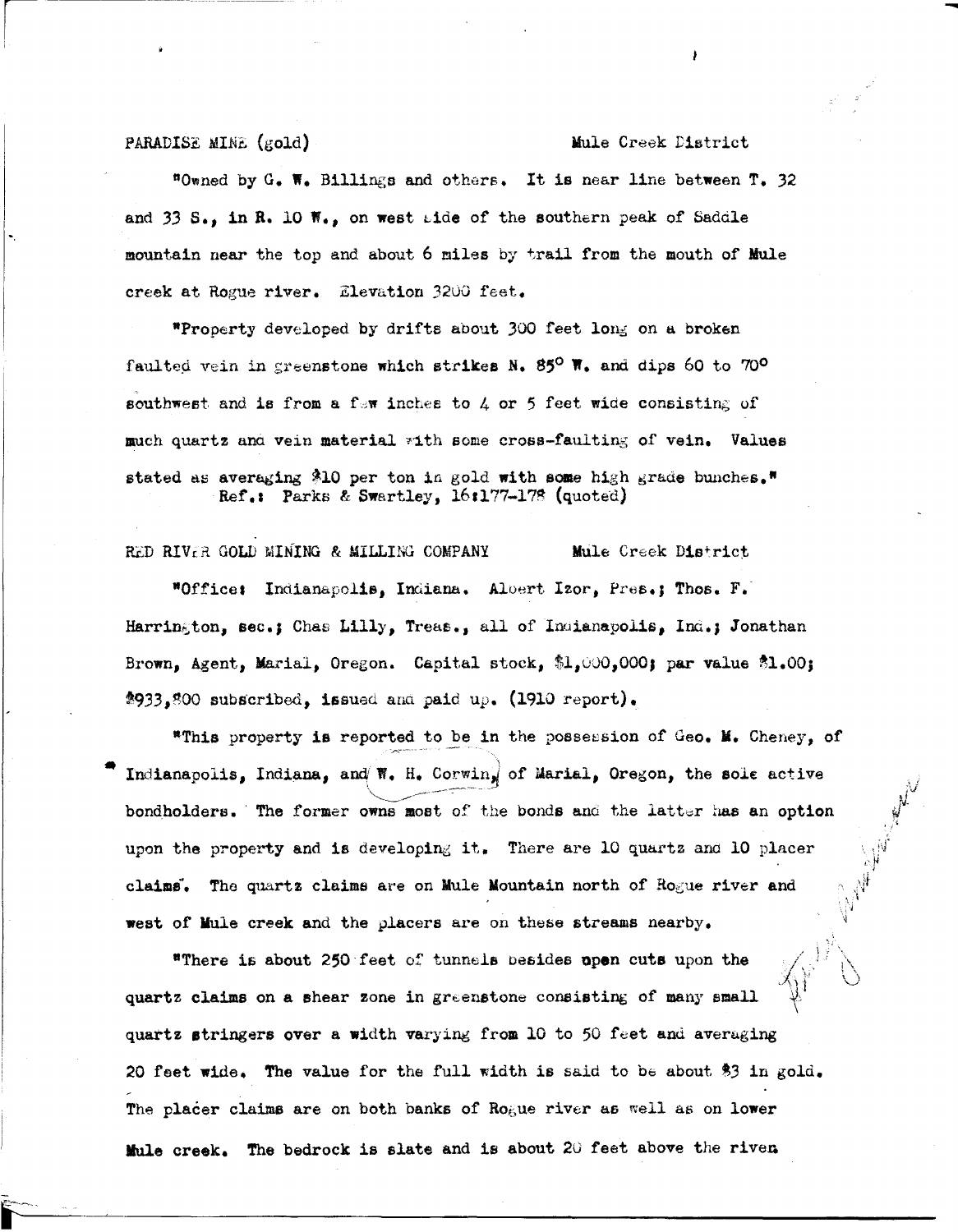RED RIVER GOLD MINING & MILLING COMPANY (continued)

The deposit consists of about 30 feet of fairly coarse gravel covered over with 35 feet of fine material. Water is brought to the penstock by a 4-foot flume  $3\frac{1}{2}$  miles long which cost \$80,000. From 4 to 8  $6$ -inch giants are used accord.  $\pm 0$  season and are operated under 180. feet head. It is said that the gravel averages about 9 cents per cu. yard."

Ref.: Parks & Swartley, 16:192 (quoted)

ROGUE RIVER MINES Mammoth

Mule Creek District



This property is located on a branch of the Rogue River three miles from the post office of Marial, Oregon. The property is reached by road to Grants Pass or Glendale which are stations on the Southern Pacific Railroad. The end of the present constructed road is five miles from the property. The surveys for next year's construction come within one mile of the property. This will make transportation from the mine to the railway by road a distance of forty-five miles. This road will afford cheap transportation for supplies and mine products and with the favorable climatic conditions, operations can be conducted throughout the year.

There are three lode locations in the group. The property has been worked by the present owners during the past twenty-five years. The annual work has been recorded. The title is clear and there are no conflicts with other claimants.

There are no improvements, with the exception of one arrastra, and one small cabin. The development consists of several surface cuts along the outcrop of the vein, with one level driven approximately one hundred feet along the strike of the vein and fifty feet below the outcrop.

The general rock formation consists of a series of schists, slates, and quartzites intruded with numerous porphyry dikes. The strike of the formation is approximately north and south, with a nearly vertical dip.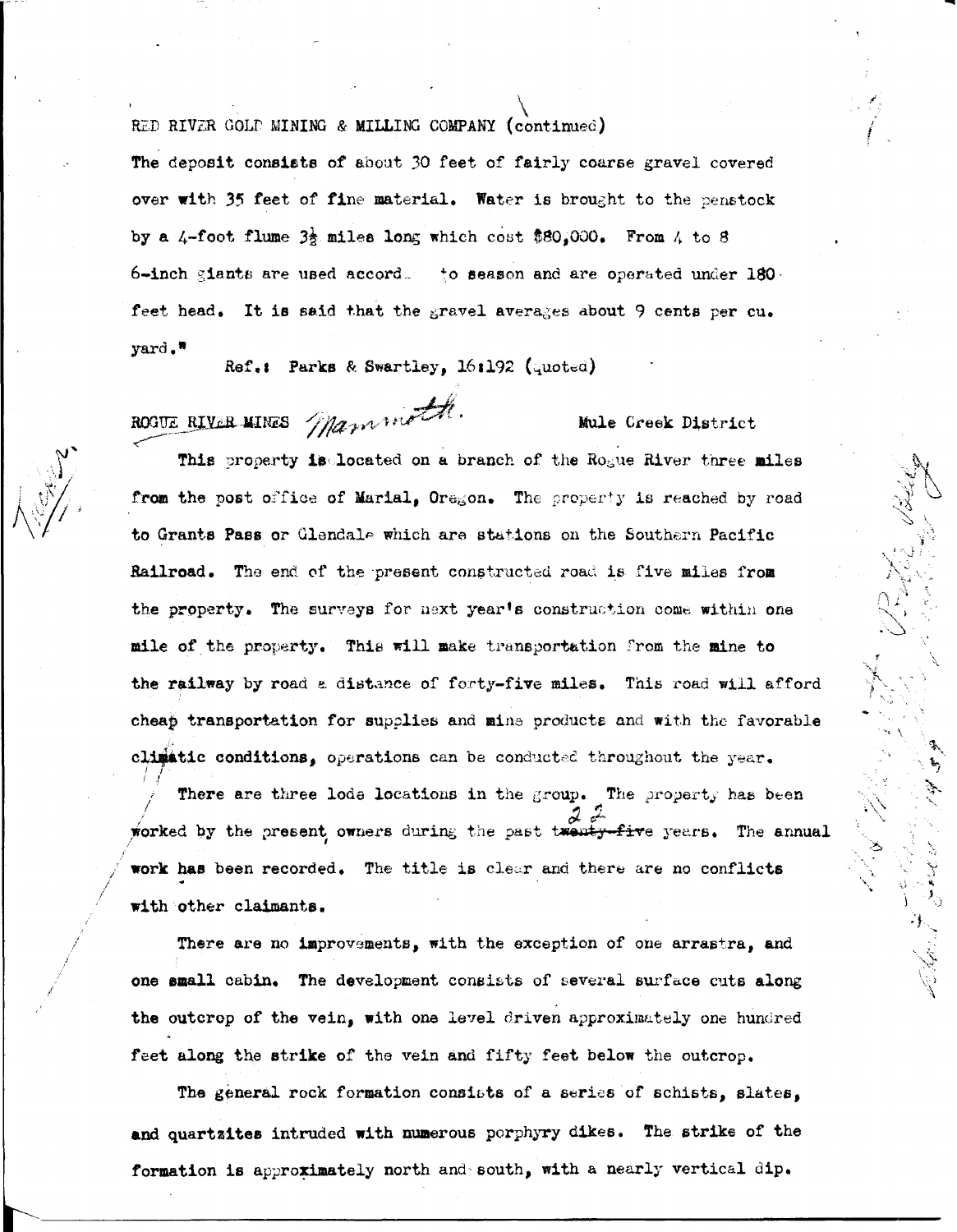## ROGUE RIVER MINES (continued)

The vein is a quartz filled fissure cutting the rock formations. The outcrop can be traced for approximately three hundred feet, where it becomes covered with rock slides. The strike is north 23<sup>0</sup> east with a dip nearly vertical. The width of the vein over 200 feet of the exposed outcrop is thirty inches, the remainder of the distance is approximately 13 inches. The hanging wall is a hard silicified slate. while the footwall is the same but much fissured and brecciated.

The quartz is frequently banded structure with some oxidation but seldom indicating over one percent of sulphides. The value is gold, the higher percentage being free. The concentrates carry high gold values. Milling tests made on this ore gave a very satisfactory recovery by analgamation and concentration. It is probable that flotation will also give very satisfactory results.

The character of the ore and wall rock permits cheap mining of clean ore where the vein is small, the footwall can be mined by stripping the ore, which can then be taken out afterward. The waste material could be left in the stope as filling.

The outcrop, open cuts and level drift indicate there are two separate oreshoots. The one exposed on the south drift is approximately fifty feet in length with the ore showing in the heading. The ore is of excellent grade. Between this level and the outcrop the samples indicate there should be not less than 300 tons of ore that will average more than \$50 per ton. The vein and ore continues in the bottom of the drift as well as the heading. The outcrop above this heading is covered by slide. From this oreshoot northward along the drift as well as the heading the samples indicate rather low grade ore. However, along the outcrop of the vein, northward from a point directly above this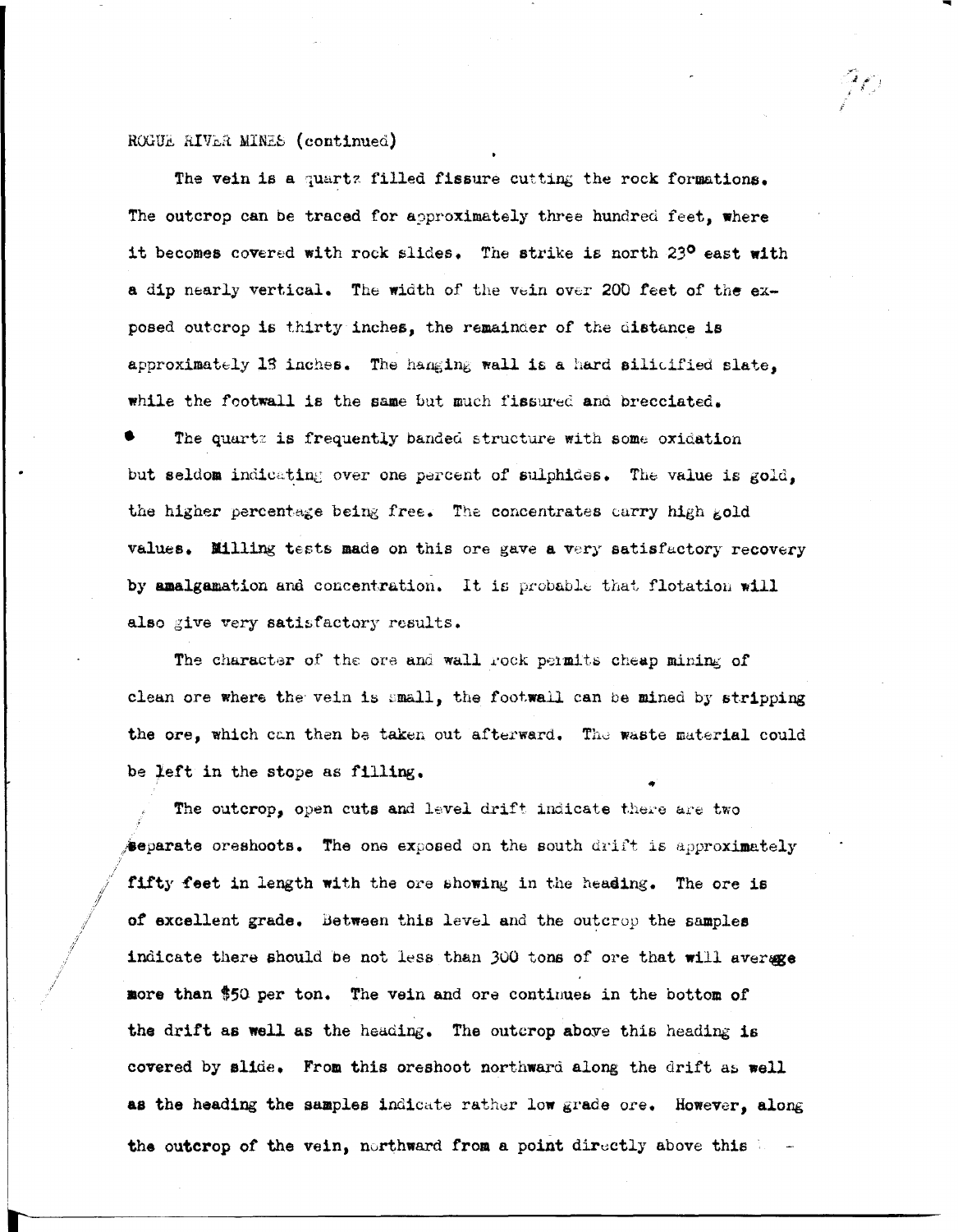#### ROGUZ RIVER MINZS (continued)

heading, there are several open cuts which show the vein to be of good width and very satisfactory grade. From the first open cut the sample over 13 inches in width gave more than one hundred dollars per ton. This extends for approximately 20 feet where it becomes covered witn slide rock. Beyond this slide rock the cuts expose the vein averaging 30 inches in width and giving very good grade milling values.

-

West Fork Creek crosses the property, affording satisfactory mill **site** and an abundance of water for all purposes. There is a water power site and an abundance of water for all purposes. There is a water power site on the property and several in the vicinity. From the present level to the mill site is a distance or fifteen hundred feet. A surface or two bucket aerial tram would tram would prove satisfactory for transporting the ore from the mine to mill.

The general operating conditions are favorable. The low altitude is assurance of a very equable climate. A few inches of snow is quite unusual and freezing weather is uncommon. The serious transportation problem is being eliminated and within a short time fuel oil, gas and other supplies will be on the same basis as in other southern Oregon districts. There is an abundance of timber for all purposes, with an ample supply of water at all times of the year. There is no electric power available, **however,** there are several very favorable water **power**  aites and for smaller plants, the cost of Diesel Oil or Butane can be purchased at the terminus of the road as in other southern Oregon points.

The general geological conditions are favorable. The development work is quite limited, consisting of one hundred feet of drifting on the vein on the 50 foot level. The southern ore shoot is but partly developed and the north heading has not been advanced to the north oreshoot. The character of the vein and oreshoot on this level indicate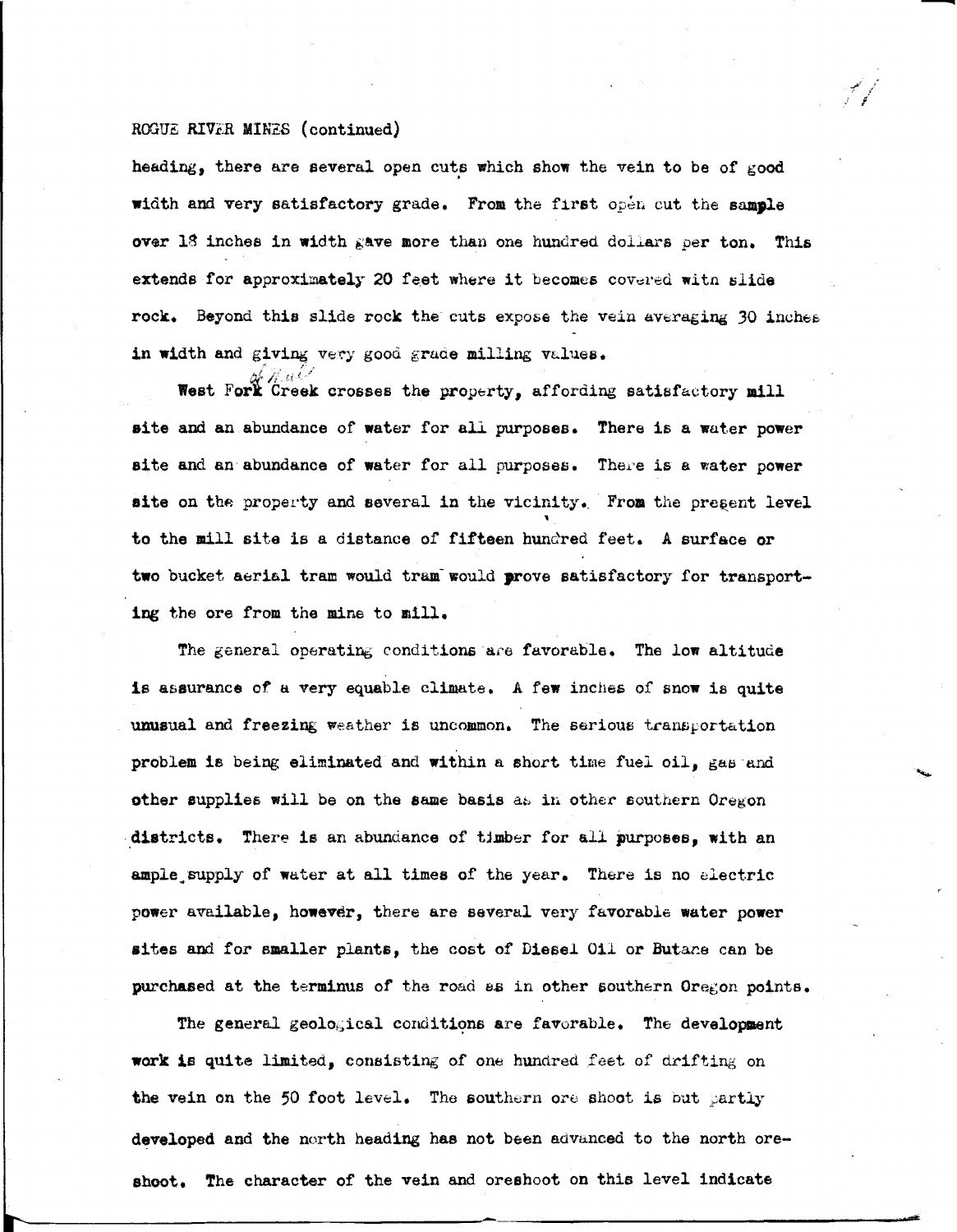#### ROGUE RIVER MINES (continued)

permanency. The property will not develop into a large operation but should be productive of a considerable tomage of very profitable ore.

The tests that have been made on the ore give ample assurance that a very satisfactory recovery of the gold values can be secured by simple milling methods. The total cost of mining and milling of the ore should not exceed \$5.00 per ton.

The method of development should be the sinking of a shaft near the south end of the cresent level. This will determine the permanency and value of the oreshoot exposed on this level, to the depth of the shaft. This shaft should not exceed seventy-five feet in desth. A new level can then be driven, which will require 200 feet of crosscut to give 100 feet below the present level. This new level will give 150 feet of backs on the south oreshoot and 250 feet of backs on the north oreshoot. With the development of the two oreshoots on this new level, the installation of a milling plant with minimum capacity of 30 tons per day would be fully warranted.

This project has real merit. The capital to complete the development is quite modest, and there is every assurance of very profitable returns for several years of operation. Informant: John M. Price.

WINKLE BAR (placer)

#### Mule Creek District

"Diller describes this property as follows:

"Nearly a mile below the mouth of Ditch creek and 26 miles below Galice, on the right bank of Rogue river, is a large terrace known as **Winkle bar.** It contains perhaps 30 acres. The slate bed-rock terrace rises about fifteen feet above low water in the river, and is capped by 20 to 30 feet of gravel which is generally coarse, half of it consisting of boulders over 5 inches in diameter. A small placer operated here some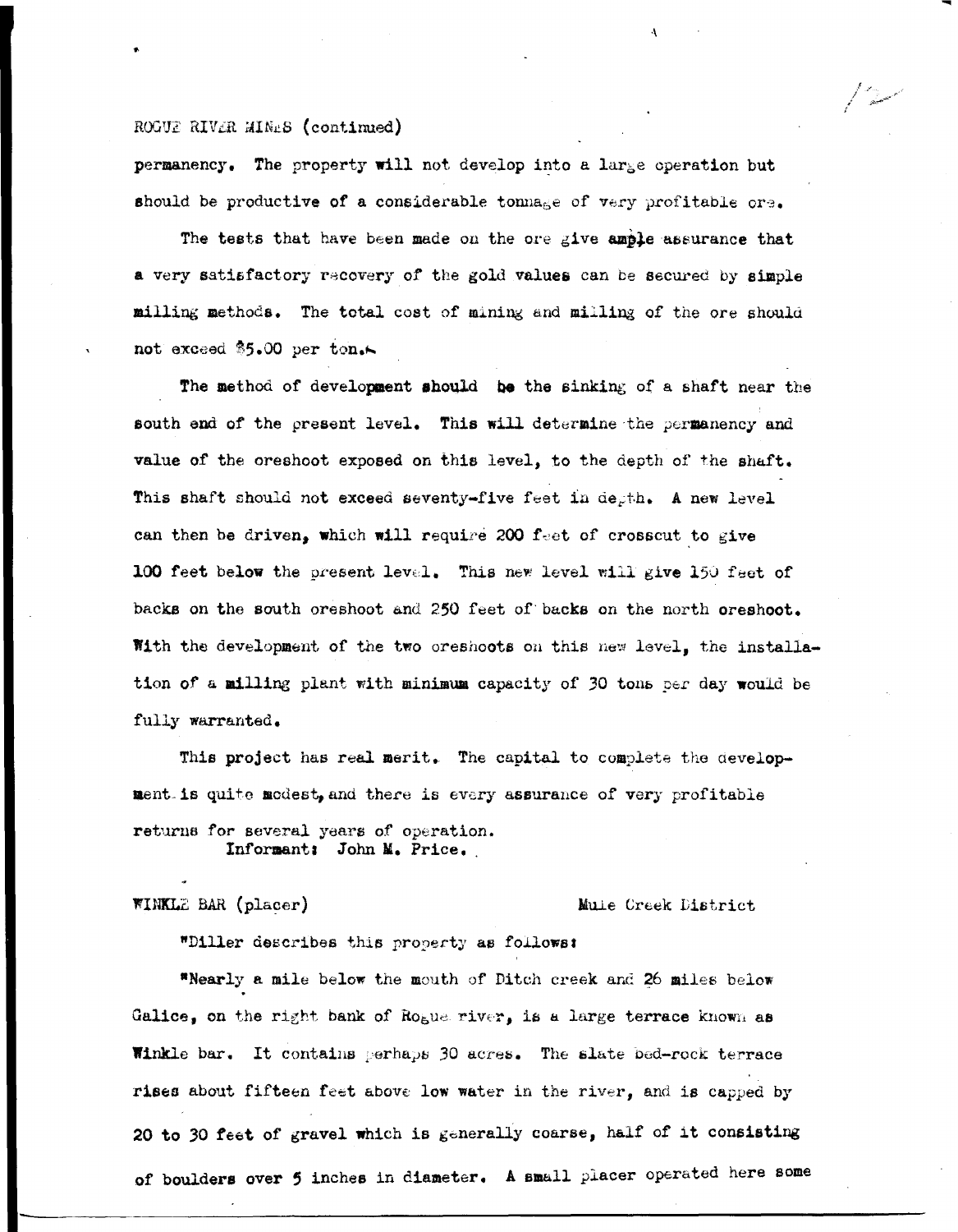# WINKLE BAR (placer) (continued)

years ago and a test shaft encourages the Winkle Bar Developing Company to plan for larger operations. Ditch creek, with a few miles of ditch, will supply water with a head of 120 feet. The gold is fine and will require special precaution for its recovery." Ref.: Parks & Swartley, 16:237,238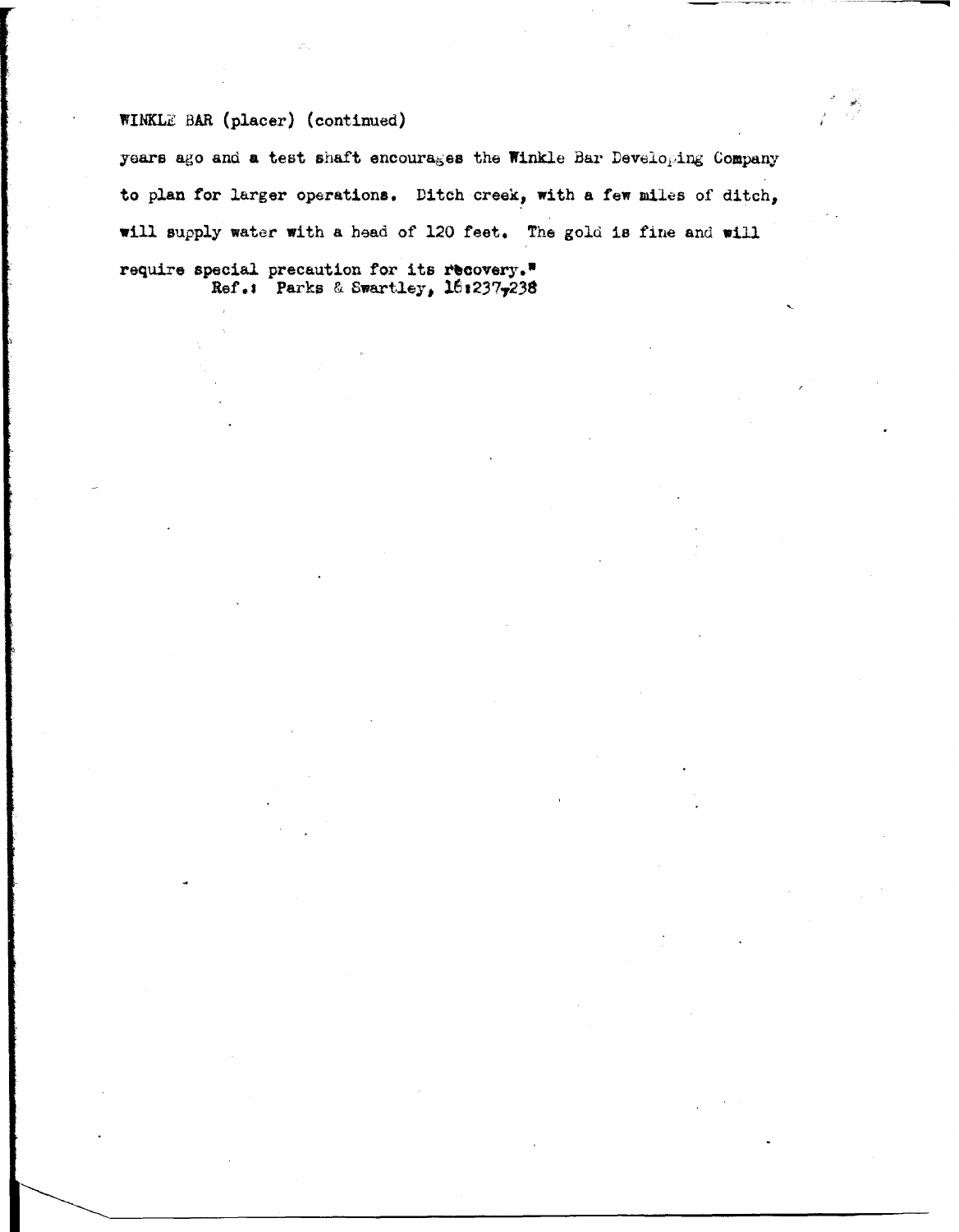PARADISE MINE (gold)

#### Mule Creek District

"Owned by G. W. Billings and others. It is near line between T. 32 and 33 S., in R. 10 W., on west tide of the southern peak of Saddle mountain near the top and about 6 miles by trail from the mouth of Mule creek at Rogue river. Elevation 3200 feet.

"Property developed by drifts about 300 feet long on a broken faulted vein in greenstone which strikes N. 85<sup>0</sup> W. and dips 60 to 70<sup>0</sup> southwest and is from a f-w inches to  $4$  or 5 feet wide consisting of much quartz and vein material with some cross-faulting of vein. Values stated as averaging \$10 per ton in gold with some high grade bunches." Ref.: Parks & Swartley, 16:177-178 (quoted)

RED RIVER GOLD MINING & MILLING COMPANY Mule Creek District

"Office: Indianapolis, Indiana. Albert Izor, Pres.; Thos. F. Harrington, sec.; Chas Lilly, Treas., all of Indianacolis, Ind.; Jonathan Brown, Agent, Marial, Oregon. Capital stock,  $\text{\%1,000,000}$ ; par value  $\text{\%1,00}$ ; #933,800 subscribed, issued and paid up. (1910 report).

"This property is reported to be in the possession of Geo. M. Cheney, of Indianapolis, Indiana, and W. H. Corwin, of Marial, Oregon, the sole active bondholders. The former owns most of the bonds and the latter has an option upon the property and is developing it. There are 10 quartz and 10 placer claims. The quartz claims are on Mule Mountain north of Rogue river and west of Mule creek and the placers are on these streams nearby.

"There is about 250 feet of tunnels besides open cuts upon the quartz claims on a shear zone in greenstone consisting of many small quartz stringers over a width varying from 10 to 50 feet and averaging 20 feet wide. The value for the full width is said to be about  $3$  in gold. The placer claims are on both banks of Rogue river as well as on lower Mule creek. The bedrock is slate and is about 20 feet above the river.

႔ ၅ ၆